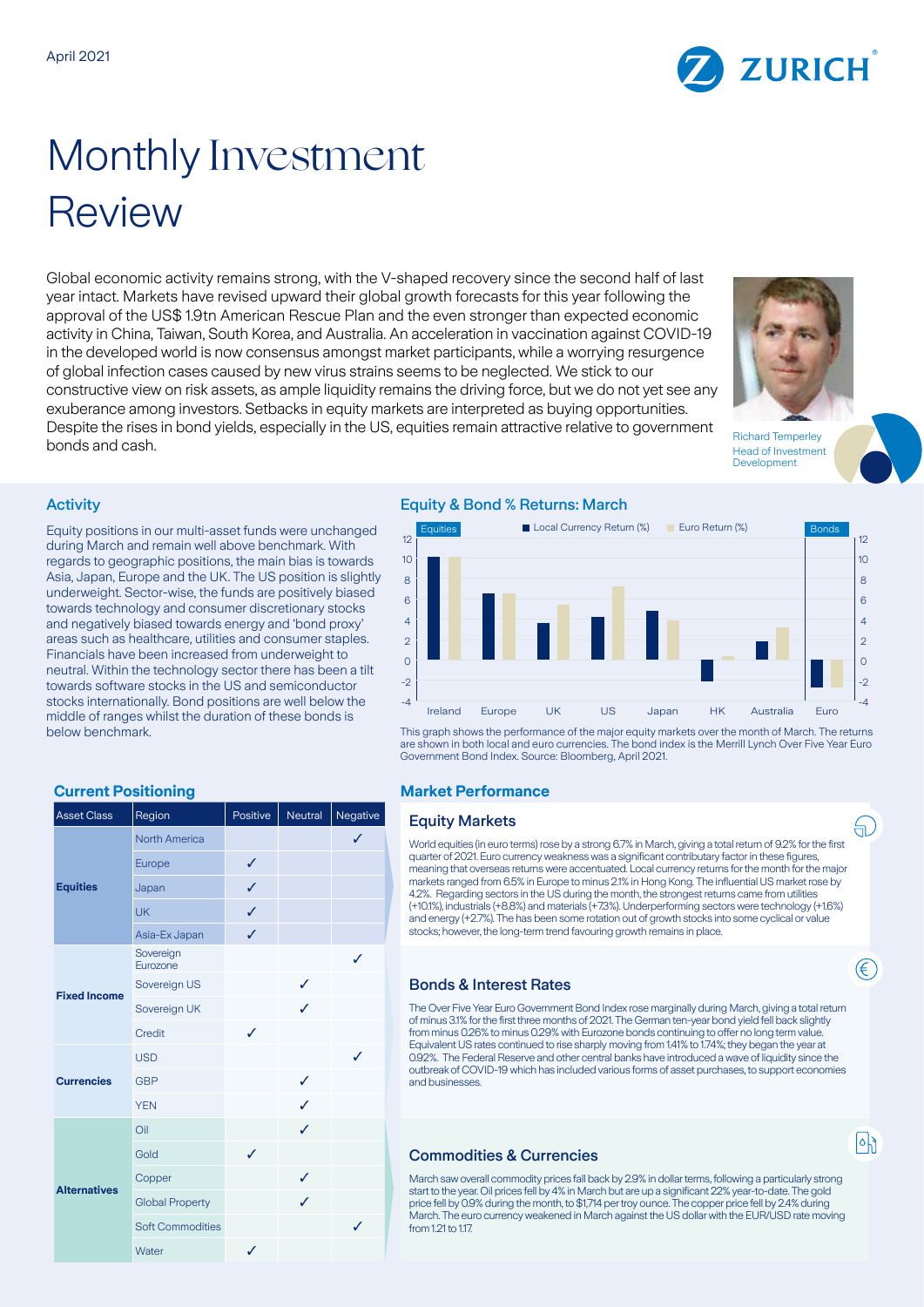| <b>Zurich Life Annualised Performance</b>     | Annualised   |                      |                    |                         |                          |                    |                    |                             |
|-----------------------------------------------|--------------|----------------------|--------------------|-------------------------|--------------------------|--------------------|--------------------|-----------------------------|
| to April 2021                                 | Year to Date | $\mathbf{1}$<br>Year | 3<br>Years         | $\overline{5}$<br>Years | 10 <sup>°</sup><br>Years | 15<br>Years        | 20<br>Years        | <b>Fund Size</b><br>(Euros) |
| Prisma Multi-Asset Funds                      |              |                      |                    |                         |                          |                    |                    |                             |
| Prisma 2                                      | 0.6%         | 6.5%                 | 1.5%               | 1.2%                    | <b>Not Started</b>       | <b>Not Started</b> | <b>Not Started</b> | 369,511,810                 |
| Prisma <sup>3</sup>                           | 1.8%         | 14.2%                | 4.0%               | 3.5%                    | <b>Not Started</b>       | <b>Not Started</b> | <b>Not Started</b> | 1,503,479,068               |
| Prisma <sup>4</sup>                           | 3.9%         | 29.7%                | 8.7%               | 7.8%                    | <b>Not Started</b>       | <b>Not Started</b> | <b>Not Started</b> | 2,041,131,030               |
|                                               |              |                      |                    |                         |                          |                    |                    |                             |
| Prisma <sup>5</sup>                           | 5.5%         | 41.8%                | 12.9%              | 11.5%                   | <b>Not Started</b>       | <b>Not Started</b> | <b>Not Started</b> | 1,143,119,213               |
| Prisma Max                                    | 5.8%         | 45.1%                | 14.7%              | 12.9%                   | Not Started              | <b>Not Started</b> | <b>Not Started</b> | 110,340,353                 |
| Managed Funds                                 |              |                      |                    |                         |                          |                    |                    |                             |
| <b>Cautiously Managed</b>                     | 2.7%         | 20.6%                | 6.7%               | 5.8%                    | 7.6%                     | <b>Not Started</b> | <b>Not Started</b> | 594,220,182                 |
| <b>Sector Average</b>                         | 2.3%         | 13.0%                | 2.9%               | 3.0%                    | 3.7%                     | 2.7%               | 3.1%               |                             |
| <b>Balanced</b>                               | 3.7%         | 32.6%                | 11.3%              | 9.5%                    | 9.7%                     | 6.5%               | 6.5%               | 2,055,752,505               |
| <b>Sector Average</b>                         | 4.9%         | 24.5%                | 6.1%               | 5.6%                    | 6.5%                     | 3.6%               | 3.8%               |                             |
| Performance                                   | 5.0%         | 39.9%                | 13.6%              | 11.5%                   | 10.7%                    | 6.8%               | 6.9%               | 1,714,007,916               |
| Dynamic                                       | 5.5%         | 43.5%                | 14.7%              | 12.5%                   | 11.3%                    | 7.2%               | 7.1%               | 1,987,072,333               |
| <b>FinEx Sector Average</b>                   | 6.8%         | 30.0%                | 7.0%               | 6.8%                    | 7.1%                     | 4.1%               | 4.2%               |                             |
| <b>Protected Funds</b>                        |              |                      |                    |                         |                          |                    |                    |                             |
| Protected 70                                  | 3.9%         | 21.5%                | 7.4%               | 5.9%                    | 5.6%                     | <b>Not Started</b> | <b>Not Started</b> | 19,334,596                  |
| Protected 80                                  | 2.5%         | 12.8%                | 3.8%               | 2.8%                    | 3.1%                     | <b>Not Started</b> | <b>Not Started</b> | 29,798,910                  |
| Cash                                          |              |                      |                    |                         |                          |                    |                    |                             |
| <b>Secure</b>                                 | 0.0%         | 0.0%                 | 0.0%               | 0.0%                    | 0.1%                     | 0.8%               | 1.2%               | 144,548,433                 |
| Cash Fund                                     | $-0.2%$      | $-1.0%$              | $-0.9%$            | $-0.8%$                 | $-0.6%$                  | <b>Not Started</b> | <b>Not Started</b> | 1,082,883,356               |
| <b>FinEx Sector Average</b>                   | $-0.2%$      | $-0.7%$              | $-0.7%$            | $-0.5%$                 | $-0.1%$                  | 0.6%               | 1.0%               |                             |
| <b>Bond</b>                                   |              |                      |                    |                         |                          |                    |                    |                             |
| <b>Medium Duration Corporate Bond</b>         | $-0.7%$      | <b>Not Started</b>   | <b>Not Started</b> | <b>Not Started</b>      | <b>Not Started</b>       | <b>Not Started</b> | <b>Not Started</b> | 535,743,257                 |
| <b>Short Duration Corporate Bond</b>          | $-0.2%$      | <b>Not Started</b>   | <b>Not Started</b> | <b>Not Started</b>      | <b>Not Started</b>       | <b>Not Started</b> | <b>Not Started</b> | 901,726,631                 |
| Global Corporate Bond (JP Morgan)             | $-3.3%$      | 7.6%                 | 3.2%               | 2.2%                    | <b>Not Started</b>       | <b>Not Started</b> | <b>Not Started</b> | 13,955,568                  |
| Global Government Bond (JP Morgan)            | $-3.2%$      | $-1.9%$              | 1.6%               | 0.60%                   | <b>Not Started</b>       | <b>Not Started</b> | <b>Not Started</b> | 3,131,250                   |
| Indexed Eurozone Government Bond (BlackRock)* | $-2.5%$      | 1.8%                 | 2.5%               | 1.6%                    | 4.20%                    | <b>Not Started</b> | <b>Not Started</b> | 13,991,352                  |
| <b>Active Fixed Income</b>                    | $-2.4%$      | 1.2%                 | 1.7%               | 1.0%                    | 5.3%                     | 4.7%               | 5.2%               | 255,500,392                 |
| Inflation-Linked Bond                         | 1.0%         | 8.9%                 | 2.0%               | 2.0%                    | 1.8%                     | <b>Not Started</b> | <b>Not Started</b> | 5,840,275                   |
| Long Bond                                     | $-4.7%$      | 2.5%                 | 4.5%               | 2.5%                    | 7.3%                     | 5.7%               | <b>Not Started</b> | 90,298,345                  |
| FinEx Sector Average                          | $-2.0%$      | 5.4%                 | 3.1%               | 2.2%                    | 4.3%                     | $3.5\%$            | 4.1%               |                             |
| Absolute Return/Diversified Assets Funds      |              |                      |                    |                         |                          |                    |                    |                             |
| Global Targeted Returns Fund (Invesco)        | $-1.7%$      | $-2.8%$              | $-2.0%$            | $-0.9%$                 | <b>Not Started</b>       | <b>Not Started</b> | <b>Not Started</b> | 27,269,294                  |
| Dynamic Diversified Growth (BlackRock)        | 0.7%         | 18.2%                | 4.6%               | 3.6%                    | <b>Not Started</b>       | <b>Not Started</b> | <b>Not Started</b> | 12,721,220                  |
| <b>Active Asset Allocation</b>                | 4.3%         | 31.4%                | 9.3%               | 8.2%                    | 7.4%                     | <b>Not Started</b> | <b>Not Started</b> | 667,621,271                 |
| <b>Commodity Funds</b>                        |              |                      |                    |                         |                          |                    |                    |                             |
| Gold                                          | $-5.6%$      | $-1.4%$              | 9.8%               | 5.3%                    | 2.9%                     | <b>Not Started</b> | <b>Not Started</b> | 195,662,715                 |
| Indexed Global Energy and Metals              | 10.6%        | 22.9%                | 2.7%               | 4.4%                    | $-2.9%$                  | $-4.3%$            | <b>Not Started</b> | 13,270,607                  |
| Equity Funds (Global)                         |              |                      |                    |                         |                          |                    |                    |                             |
| 5 Star 5                                      | 9.9%         | 59.1%                | 17.2%              | 14.6%                   | 12.1%                    | 6.8%               | 8.2%               | 312,684,878                 |
| <b>International Equity</b>                   | 5.9%         | 46.8%                | 15.5%              | 13.5%                   | 12.1%                    | 7.9%               | 6.9%               | 3,750,232,503               |
| Global Select (Threadneedle)                  | 6.2%         | 38.1%                | 16.4%              | 14.5%                   | 12.6%                    | 8.3%               | 7.0%               | 13,527,952                  |
| Indexed Global Equity (BlackRock)*            | 11.5%        | 48.1%                | 14.9%              | 12.8%                   | 11.8%                    | <b>Not Started</b> | <b>Not Started</b> | 173,282,960                 |
| <b>FinEx Sector Average</b>                   | 9.9%         | 42.6%                | 10.5%              | 9.5%                    | 9.1%                     | 5.5%               | 4.5%               |                             |
| Equity Funds (European)                       |              |                      |                    |                         |                          |                    |                    |                             |
| 5 Star 5 Europe                               | 10.5%        | 46.3%                | 11.2%              | 11.2%                   | 11.6%                    | 6.5%               | <b>Not Started</b> | 125,913,674                 |
| European Select (Threadneedle)                | 5.4%         | 36.4%                | 12.0%              | 10.5%                   | 11.3%                    | 8.0%               | 7.1%               | 10,271,602                  |
| <b>FinEx Sector Average</b>                   | 7.1%         | 41.3%                | 7.5%               | 7.6%                    | 7.7%                     | 4.8%               | 4.6%               |                             |
| Equity Funds (Euro)                           |              |                      |                    |                         |                          |                    |                    |                             |
| <b>Eurozone Equity</b>                        | 10.5%        | 51.3%                | 9.7%               | 10.6%                   | 8.9%                     | 6.6%               | <b>Not Started</b> | 104,926,161                 |
| Indexed Eurozone Equity (BlackRock)*          | 10.0%        | 50.4%                | 7.7%               | 9.2%                    | 6.9%                     | <b>Not Started</b> | Not Started        | 5,803,690                   |
| <b>FinEx Sector Average</b>                   | 8.8%         | 44.4%                | 6.2%               | 7.1%                    | 6.7%                     | 3.3%               | 3.5%               |                             |
| Equity Funds (Irish)                          |              |                      |                    |                         |                          |                    |                    |                             |
| <b>Irish Equity</b>                           | 10.2%        | 58.6%                | 10.5%              | 7.8%                    | 13.8%                    | 3.5%               | Not Started        | 24,505,983                  |
| <b>FinEx Sector Average</b>                   | 9.4%         | 56.5%                | 7.6%               | 5.0%                    | 11.0%                    | 1.3%               | 3.6%               |                             |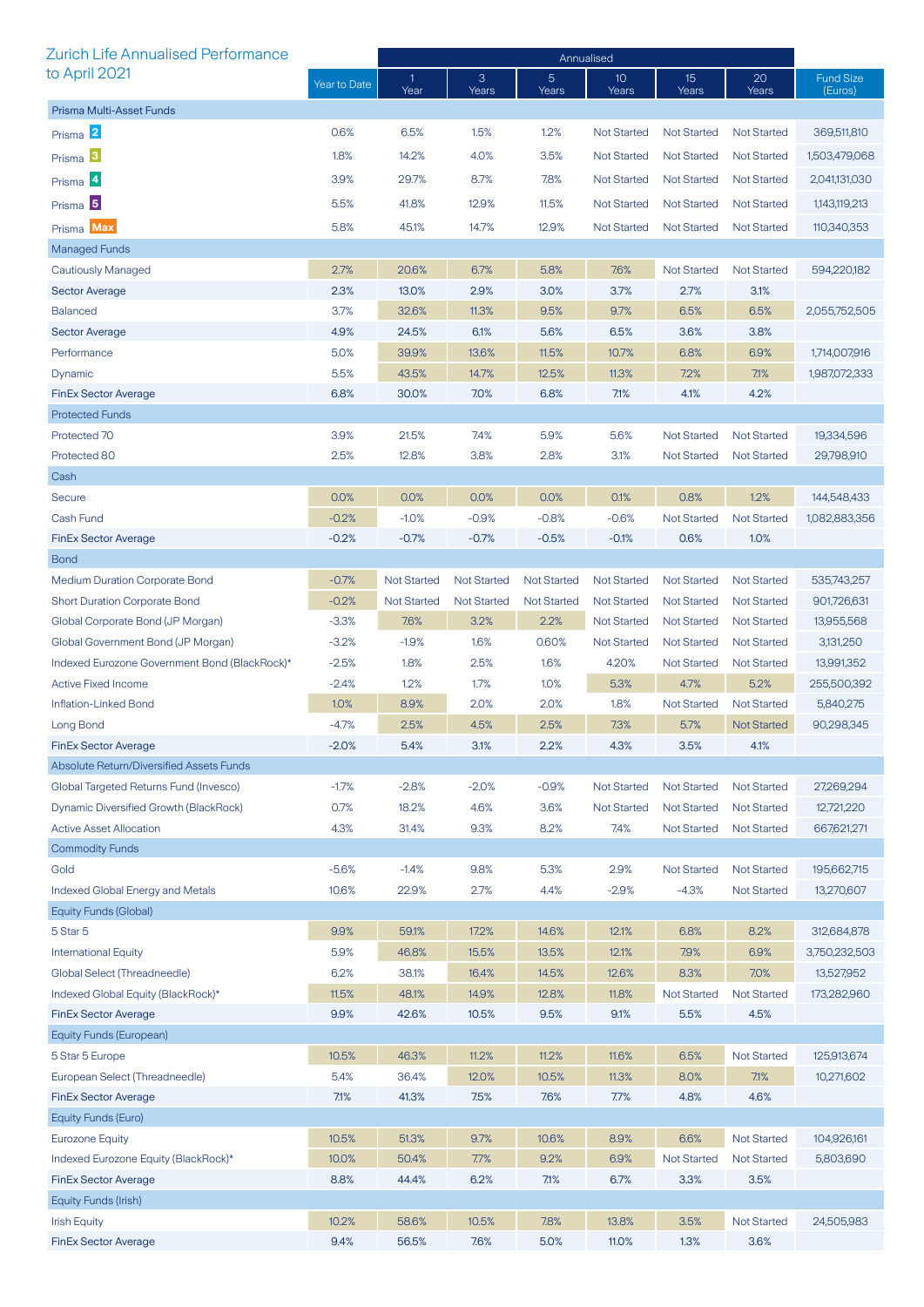|                                                                  |              | Annualised           |                    |                    |                    |                    |                    |                             |
|------------------------------------------------------------------|--------------|----------------------|--------------------|--------------------|--------------------|--------------------|--------------------|-----------------------------|
|                                                                  | Year to Date | $\mathbf{1}$<br>Year | 3<br>Years         | 5<br>Years         | 10<br>Years        | 15<br>Years        | 20<br>Years        | <b>Fund Size</b><br>(Euros) |
| Equity Fund (American)                                           |              |                      |                    |                    |                    |                    |                    |                             |
| 5 Star 5 Americas                                                | 5.9%         | 55.4%                | 21.9%              | 17.8%              | 14.9%              | 10.1%              | <b>Not Started</b> | 100,932,652                 |
| American Select (Threadneedle)                                   | 8.6%         | 48.2%                | 20.4%              | 16.9%              | 15.4%              | 10.2%              | 7.2%               | 13,800,035                  |
| <b>FinEx Sector Average</b>                                      | 10.6%        | 47.9%                | 16.7%              | 13.9%              | 13.9%              | 8.8%               | 6.0%               |                             |
| Equity Funds (Far East Asia)                                     |              |                      |                    |                    |                    |                    |                    |                             |
| 5 Star 5 Asia Pacific                                            | 9.7%         | 53.0%                | 9.3%               | 12.4%              | 8.7%               | 6.2%               | <b>Not Started</b> | 93,216,760                  |
| <b>Asia Pacific Equity</b>                                       | 9.9%         | 50.3%                | 9.0%               | 12.2%              | 8.1%               | <b>Not Started</b> | <b>Not Started</b> | 13,045,235                  |
| <b>FinEx Sector Average</b>                                      | 9.1%         | 46.5%                | 9.1%               | 10.6%              | 6.4%               | 6.0%               | 6.8%               |                             |
| Equity Funds (High Yield)                                        |              |                      |                    |                    |                    |                    |                    |                             |
| <b>Dividend Growth</b>                                           | 16.9%        | 41.8%                | 5.5%               | 6.7%               | 9.4%               | 5.1%               | <b>Not Started</b> | 207,759,000                 |
| <b>FinEx Sector Average</b>                                      | 9.9%         | 42.6%                | 10.5%              | 9.5%               | 9.1%               | 5.5%               | 4.5%               |                             |
| <b>Equity Funds (Emerging Market)</b>                            |              |                      |                    |                    |                    |                    |                    |                             |
| Emerging Markets Opportunities (JP Morgan)                       | 5.2%         | 49.5%                | 10.5%              | 15.0%              | <b>Not Started</b> | <b>Not Started</b> | <b>Not Started</b> | 9,725,414                   |
| <b>Indexed Emerging Market Equity Fund (BlackRock)</b>           | 6.6%         | 46.7%                | 7.4%               | 11.3%              | <b>Not Started</b> | <b>Not Started</b> | <b>Not Started</b> | 6,667,987                   |
| <b>Sector Average</b>                                            | 7.7%         | 50.0%                | 6.6%               | 9.7%               | 3.8%               | 5.4%               | 6.6%               |                             |
| <b>Equity Funds (Specialist)</b>                                 |              |                      |                    |                    |                    |                    |                    |                             |
| Indexed Top Tech 100                                             | 6.8%         | 57.2%                | 28.0%              | 23.5%              | 21.5%              | 15.0%              | <b>Not Started</b> | 142,571,071                 |
| <b>FinEx Sector Average</b>                                      | 7.1%         | 36.7%                | 11.5%              | 8.7%               | 4.6%               | 3.4%               | 2.3%               |                             |
| <b>Property Funds</b>                                            |              |                      |                    |                    |                    |                    |                    |                             |
| <b>Property Fund</b>                                             | 0.3%         | $-3.3%$              | <b>Not Started</b> | <b>Not Started</b> | <b>Not Started</b> | <b>Not Started</b> | <b>Not Started</b> | 37,939,466                  |
| Indexed European (Ex-UK) Property                                | $-3.3%$      | 16.8%                | 1.5%               | 3.2%               | 6.3%               | <b>Not Started</b> | <b>Not Started</b> | 134,488,728                 |
| <b>Indexed Australasia Property</b>                              | 10.6%        | 22.3%                | 4.8%               | 4.3%               | 6.2%               | <b>Not Started</b> | <b>Not Started</b> | 123,599,101                 |
| <b>Sector Average</b>                                            | 1.4%         | 2.0%                 | $-0.2%$            | 1.2%               | 3.5%               | $-0.6%$            | 2.2%               |                             |
| <b>Dimensional Funds</b>                                         |              |                      |                    |                    |                    |                    |                    |                             |
| Global Short-term Investment Grade Fixed Income<br>(Dimensional) | $-0.5%$      | 2.9%                 | 0.1%               | <b>Not Started</b> | <b>Not Started</b> | <b>Not Started</b> | <b>Not Started</b> | 778,015                     |
| Euro Inflation Linked Int Duration Fixed Income<br>(Dimensional) | 1.0%         | 7.5%                 | 1.7%               | <b>Not Started</b> | <b>Not Started</b> | <b>Not Started</b> | <b>Not Started</b> | 7,045,908                   |
| <b>World Equity (Dimensional)</b>                                | 13.1%        | 55.1%                | 10.5%              | <b>Not Started</b> | <b>Not Started</b> | <b>Not Started</b> | <b>Not Started</b> | 13,716,073                  |
| Global Short Fixed Income (Dimensional)                          | $-0.5%$      | 0.1%                 | $-0.1%$            | <b>Not Started</b> | <b>Not Started</b> | <b>Not Started</b> | <b>Not Started</b> | 4,097,364                   |
| World Allocation 20/80 (Dimensional)                             | 2.1%         | 9.8%                 | 2.0%               | <b>Not Started</b> | <b>Not Started</b> | <b>Not Started</b> | <b>Not Started</b> | 12,023,345                  |
| World Allocation 40/60 (Dimensional)                             | 4.8%         | 20.1%                | 4.4%               | <b>Not Started</b> | <b>Not Started</b> | <b>Not Started</b> | <b>Not Started</b> | 26,958,119                  |
| World Allocation 60/40 (Dimensional)                             | 7.4%         | 31.3%                | 6.7%               | <b>Not Started</b> | <b>Not Started</b> | <b>Not Started</b> | <b>Not Started</b> | 28,750,914                  |
| World Allocation 80/20 (Dimensional)                             | 9.8%         | 43.4%                | 8.3%               | <b>Not Started</b> | <b>Not Started</b> | <b>Not Started</b> | <b>Not Started</b> | 10,051,045                  |
| <b>Global Small Companies (Dimensional)</b>                      | 15.8%        | 68.4%                | <b>Not Started</b> | Not Started        | Not Started        | <b>Not Started</b> | <b>Not Started</b> | 1,663,756                   |
| Global Value (Dimensional)                                       | 16.9%        | 52.4%                | <b>Not Started</b> | <b>Not Started</b> | <b>Not Started</b> | <b>Not Started</b> | <b>Not Started</b> | 2,789,878                   |
| Global Sustainability Core Equity (Dimensional)                  | 11.0%        | 53.0%                | <b>Not Started</b> | <b>Not Started</b> | <b>Not Started</b> | <b>Not Started</b> | <b>Not Started</b> | 183,971                     |
| <b>Funds Closed to New Business</b>                              |              |                      |                    |                    |                    |                    |                    |                             |
| <b>Indexed Eurozone Property</b>                                 | $-1.9%$      | 19.3%                | 0.3%               | 3.0%               | 5.8%               | 2.8%               | <b>Not Started</b> | 14,355,326                  |
| <b>Indexed India Equity</b>                                      | 9.8%         | 60.5%                | 8.5%               | 8.2%               | 4.4%               | <b>Not Started</b> | <b>Not Started</b> | 7,991,591                   |
| Income Opportunity (JP Morgan)                                   | 0.1%         | 4.3%                 | $-0.5%$            | 0.8%               | <b>Not Started</b> | <b>Not Started</b> | <b>Not Started</b> | 3,649,305                   |
| <b>Diversified Assets</b>                                        | 5.0%         | 22.0%                | 5.7%               | 5.6%               | 5.1%               | Not Started        | <b>Not Started</b> | 10,212,478                  |
| <b>Earth Resources</b>                                           | 12.0%        | 76.4%                | 17.5%              | 12.0%              | 0.3%               | <b>Not Started</b> | <b>Not Started</b> | 5,414,643                   |
| <b>Green Resources</b>                                           | 1.5%         | 180.1%               | 50.4%              | 31.7%              | 11.0%              | <b>Not Started</b> | <b>Not Started</b> | 10,073,282                  |

Source: Financial Express as at 01/04/2021

Annual management charges (AMC) apply. The fund returns shown are net of the AMC deducted by each provider in their unit prices. This will vary for each provider, and any difference will impact the relative performance of the funds shown. The fund returns are based on an investment in the funds and do not represent the returns achieved by individual policies linked to the funds. These fund returns may be before the full AMC is applied to a policy. The actual returns on policies linked to the specified fund will be lower because of the effects of charges and in some cases a higher management charge.

\* Performance using most recent data available.

Figures highlighted in beige indicate where the Zurich Life fund has outperformed the sector average.

**Warning: Past performance is not a reliable guide to future performance. Warning: The value of your investment may go down as well as up. Warning: Benefits may be affected by changes in currency exchange rates. Warning: If you invest in this fund you may lose some or all of the money you invest.**